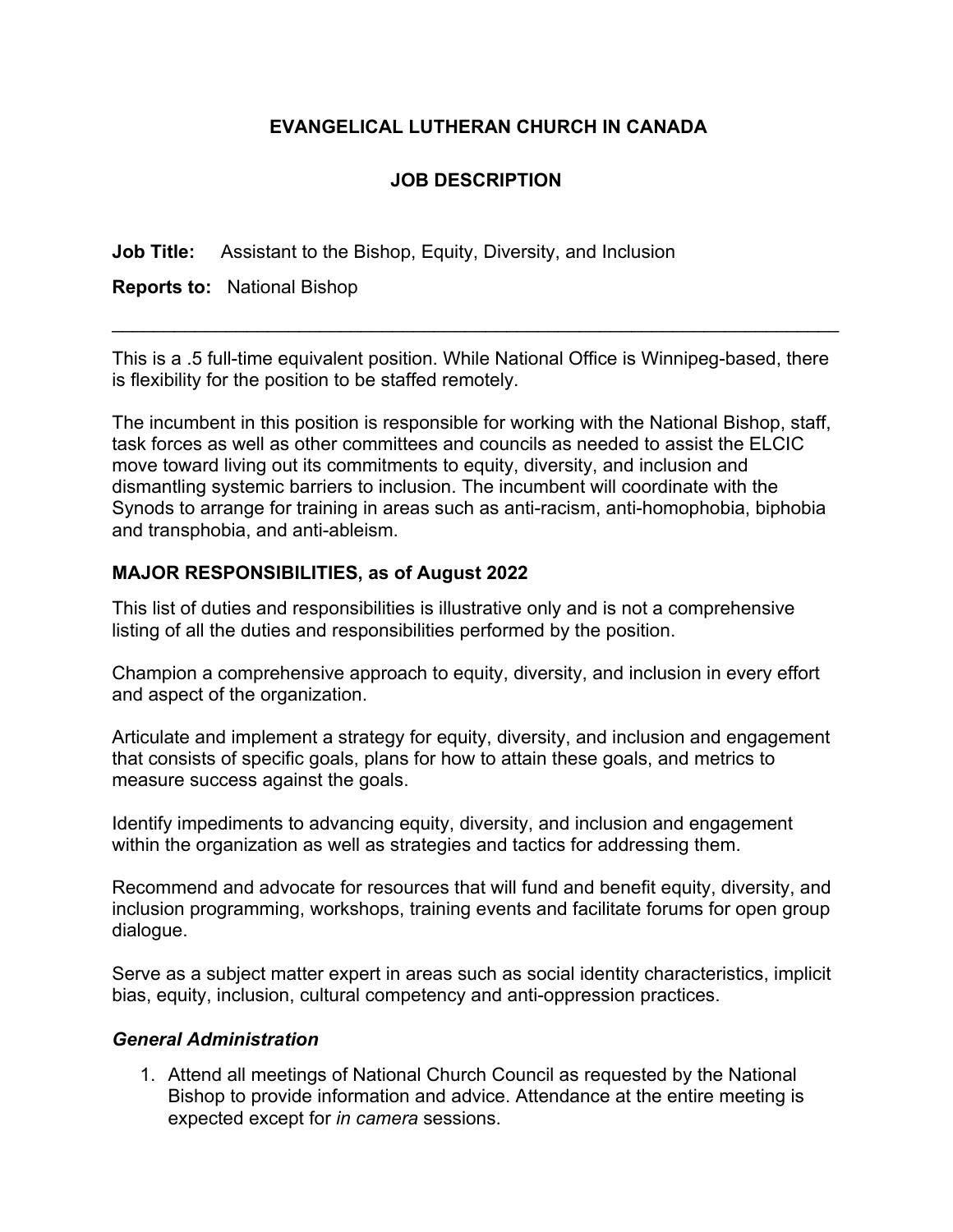- 2. Attend regular staff meetings in Winnipeg or by zoom.
- 3. Provide the National Bishop with submissions for the quarterly reports made to National Church Council pertaining to equity, diversity, and inclusion.
- 4. In consultation with the Assistant to the Bishop for Communications, and as requested by the National Bishop, prepare or monitor all communication from or on behalf of the Bishop's Office related to equity, diversity, and inclusion.
- 5. Represent publicly the Office of the Bishop at the request of the National Bishop.

### **MAJOR ACCOUNTABILITIES**

- 1. Upholding the mission and vision of the Evangelical Lutheran Church in Canada.
- 2. Maintaining and operating within the budgets set for the areas of responsibility.
- 3. Working closely and collaboratively with others in the Program Team.
- 4. Working with Task Forces related to the area of equity, diversity, and inclusion.
- 5. Working with full communion partners, partner churches and related ecumenical boards and agencies in a cooperative and supportive manner.
- 6. Presenting a positive public image and representing the office in a positive light through professional conduct at all times.

## **JOB REQUIREMENTS**

#### *SKILLS / ABILITIES:*

- 1. Excellent interpersonal and oral/written communication skills required, with an open communication style that fosters trust, credibility, and understanding.
- 2. Ability to demonstrate emotional intelligence and conflict-resolution skills to charged issues in order to move the organization forward.
- 3. Cultural competence, resourcefulness, creativity, and perseverance.
- 4. Demonstrated ability to interact and influence at all levels of an organization and to work collaboratively across functions and departments toward shared objectives.